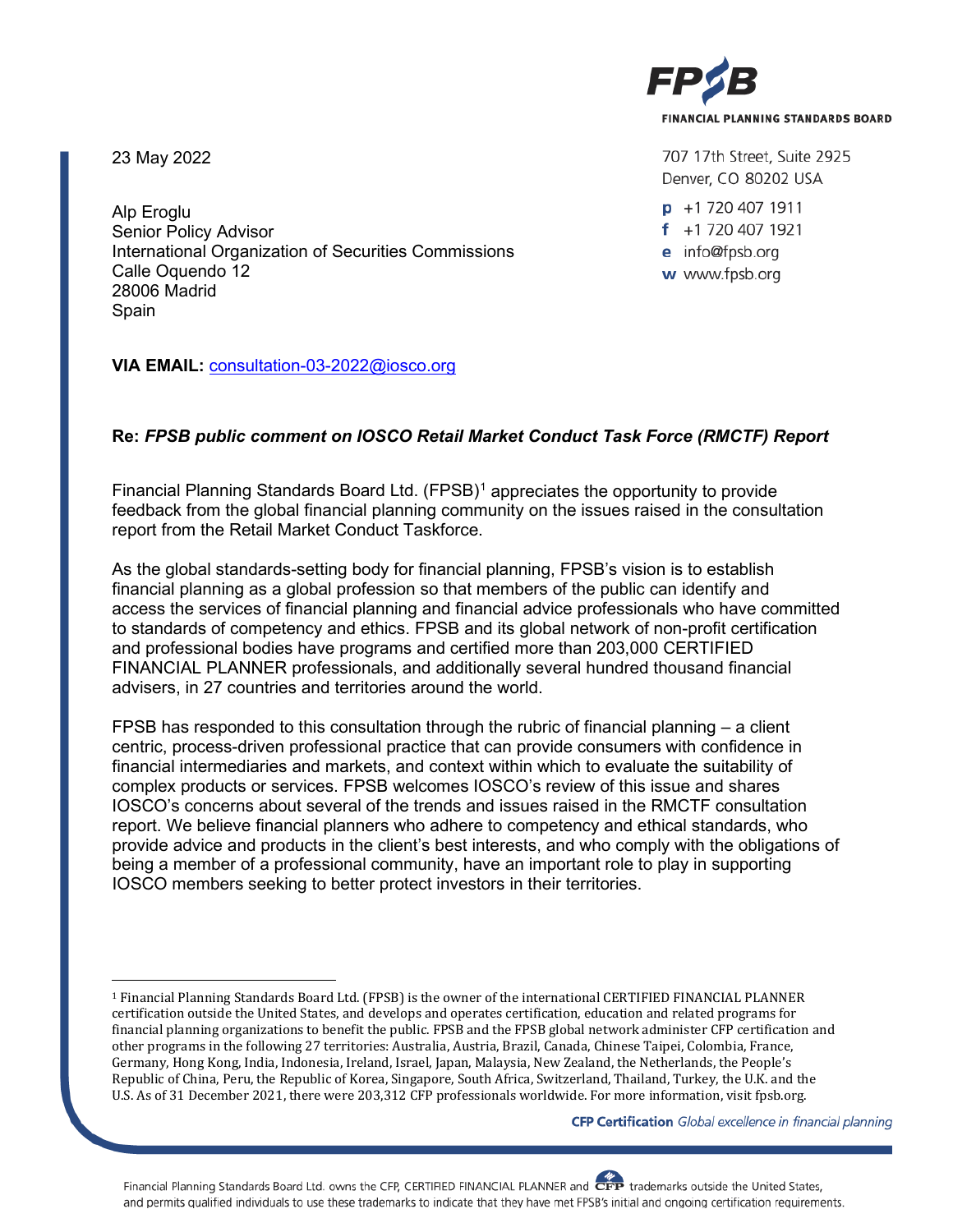FPSB's comments to the RMCTF consultation report reflect feedback we received to surveys conducted within our global network and practitioner community, including responses from 886 CERTIFIED FINANCIAL PLANNER professionals across 13 different countries and territories and 16 FPSB affiliate organizations with decades of experience developing professional competency, ethics, and practice standards for the financial planning profession.

We welcome the opportunity to work cooperatively with the RMCTF and IOSCO members on this issue, including the development of a regulatory toolkit and other measures to protect retail investors.

If you have questions, or would like additional information, please contact me at +61-403-464 474 or [ddegori@fpsb.org.](mailto:ddegori@fpsb.org)

Kind Regards,

**Dante De Gori, CFP®** Head of Stakeholder Engagement Financial Planning Standards Board Ltd.

P: +61 403 464 474<br>E: ddegori@fpsb.org

[ddegori@fpsb.org](mailto:ddegori@fpsb.org)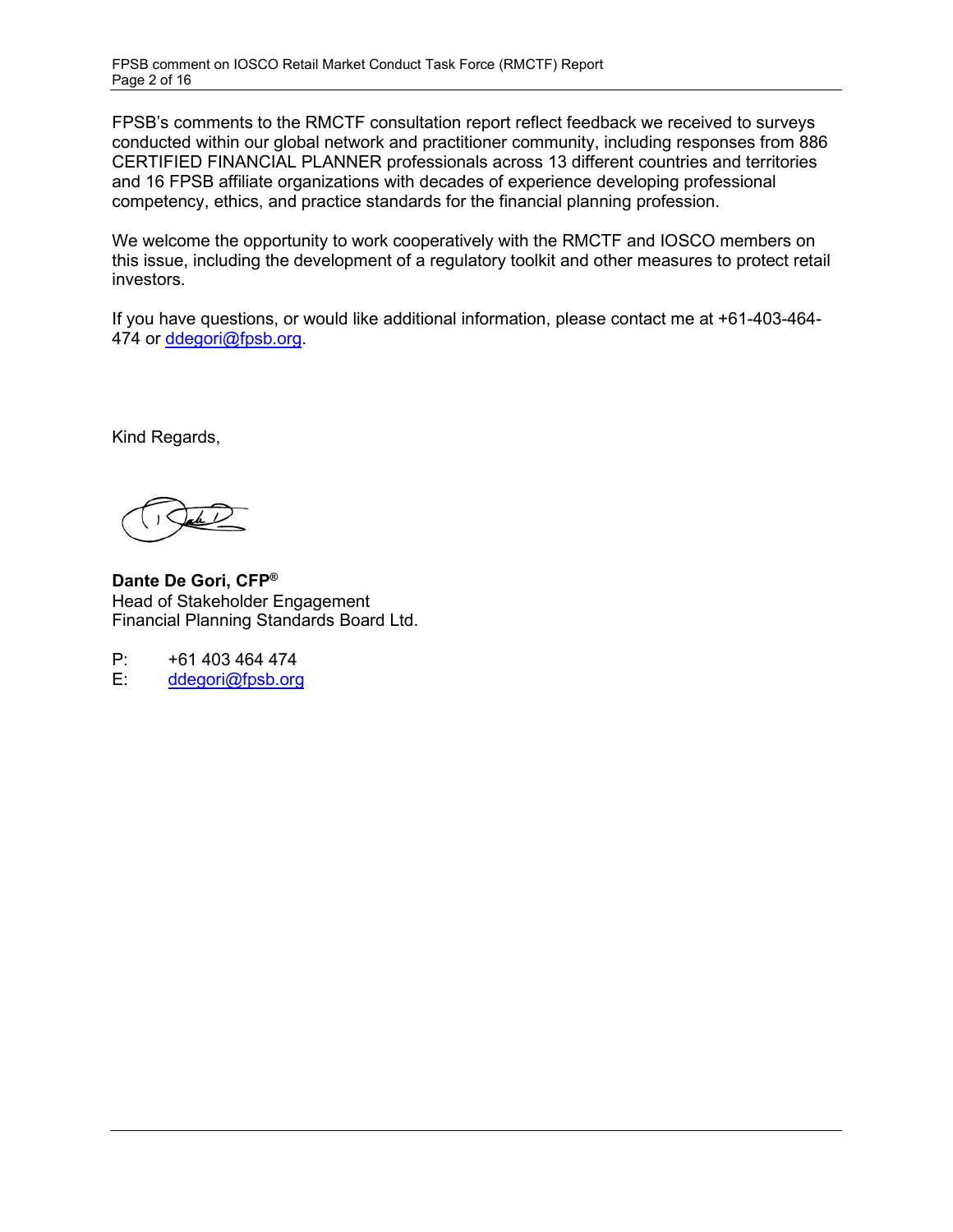#### **Summary of Recommendations:**

FPSB's recommendations to the IOSCO Retail Market Conduct Task Force include the following:

- 1. IOSCO should conduct research to better **understand the correlation between the investor's status** – either 'self-directed' or 'advised' (i.e., acting on the recommendations of a financial planning professional) – **and the investor's likelihood to experience unmanageable / catastrophic financial loss** when investing in complex products (due to investment underperformance [measured against appropriate benchmark(s)] or through being the victim of a scam / fraud).
- 2. (If IOSCO members continue to allow self-directed investing in complex products) Self-directed retail investors' ability to access digital trading platforms should **require successful completion of a 'financial knowledge test'** to demonstrate a minimum level of financial literacy and capability.
- 3. IOSCO members should **develop appropriate safeguards, such as the investor's need to obtain financial advice**, before permitting use of 'leverage' on complex products.
- 4. IOSCO members should **prohibit the use of credit cards to purchase complex financial products**.
- 5. IOSCO members should **establish a regulatory 'sandbox' for social media influencers** (fin-fluencers) and publish those operating in the sandbox on a public register, i.e., a 'Register of Qualified Fin-Fluencers'.
- 6. IOSCO members should proactively engage with social media influencers (aka fin-fluencers) and **reinforce the boundaries in which fin-fluencers can operate,** i.e., information only if not qualified to provide financial advice.
- 7. IOSCO / IOSCO members should **engage technology platforms to develop cooperation agreements** to suspend or ban individuals, product providers and other organisations using the platforms to defraud or scam investors, or otherwise breach securities laws.
- 8. IOSCO should **define 'complex products'** in a manner that can be consistently adopted across IOSCO member territories to protect retail investors (particularly, self-directed).
- **9.** As defined by IOSCO, **all 'complex products' should be regulated.**
- 10. IOSCO should conduct research into changing guidance for 'complex product' providers to **disclose (at the point of purchase) the percentage of retail investors who made a financial loss on the investment**. Research should consider an appropriate timeframe for the disclosure, e.g., last 12 months, three years, five years or since inception.
- 11. IOSCO members should **introduce a cooling off / breaker period for 'self-directed' retail investors who purchase a 'complex product,'** if such an investor protection mechanism does not already exist in the territory.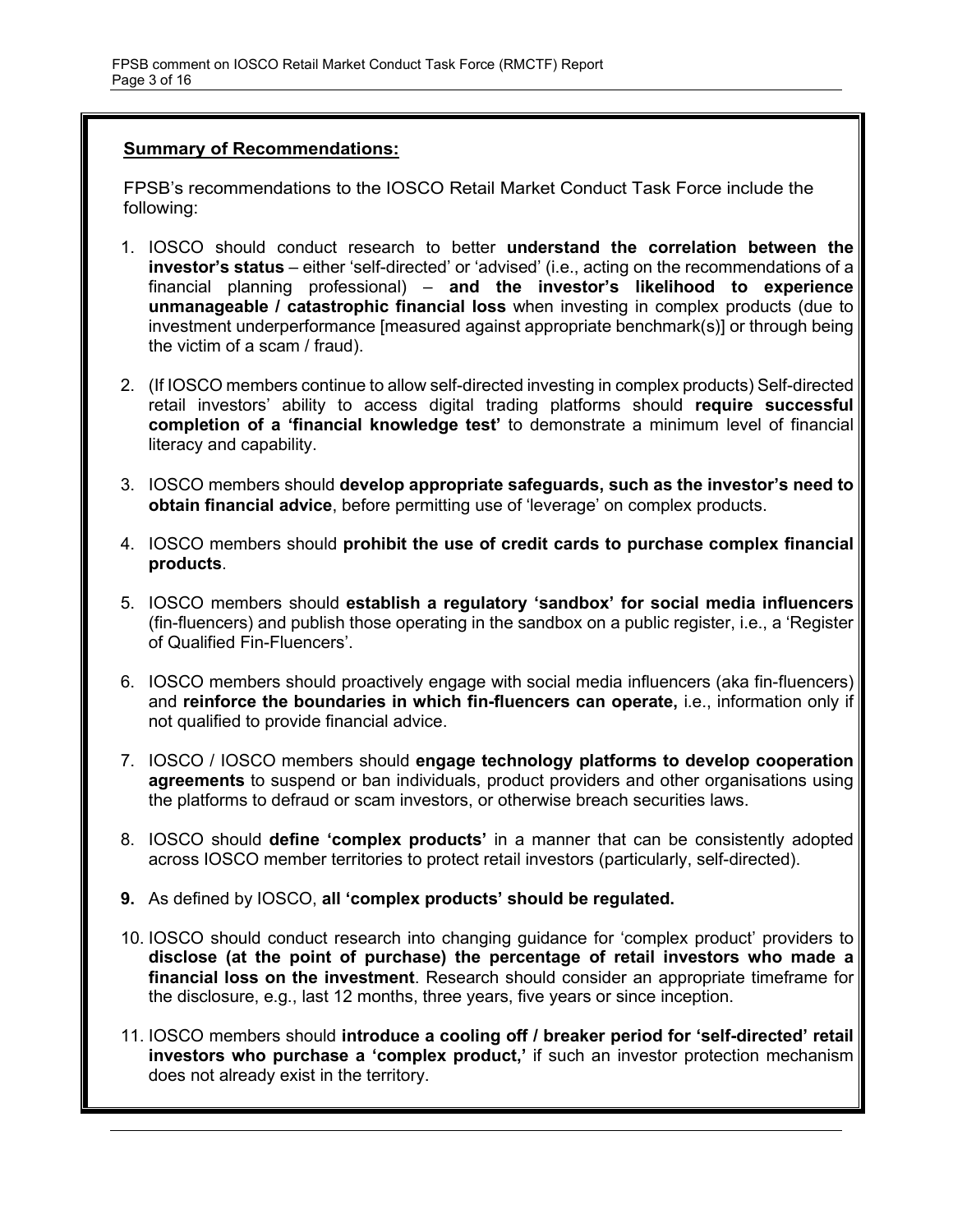# **Chapter 2: Evolving Retail Trading Landscape**

#### **Investor Trends**

FPSB conducted surveys amongst our affiliate organizations and CERTIFIED FINANCIAL PLANNER professionals around the world to understand trends impacting financial planning clients regarding complex products, technology innovation and social media / fin-fluencers. The results appear to confirm an increase in retail investor demand and appetite for riskier investments, as identified in the RMCTF report.

CFP professionals<sup>[2](#page-3-0)</sup> responded that the 'complex products' clients most frequently enquired about were:

| 1. Direct Equities                 | (68%) |
|------------------------------------|-------|
| 2. Exchange-Traded Funds (ETFs)    | (60%) |
| 3. Crypto assets                   | (55%) |
| 4. Other leveraged products        | (19%) |
| 5. Leveraged ETFs                  | (16%) |
| 6. Contracts for Difference (CFDs) | (8%)  |
|                                    |       |

When we asked CFP professionals<sup>[3](#page-3-1)</sup> what 'complex products' they choose to advise their clients on, their responses did not match the demand from their clients:

| 1. Exchange-Traded Funds (ETFs)    | (45%) |
|------------------------------------|-------|
| 2. Direct Equities                 | (38%) |
| 3. Other leveraged products        | (17%) |
| 4. Leveraged ETFs                  | (9%)  |
| 5. Crypto assets                   | (9%)  |
| 6. Contracts for Difference (CFDs) | (4%)  |

Notably, only 9% of CFP professionals<sup>[4](#page-3-2)</sup> who responded to the survey provided their clients advice on Crypto assets, leaving a large gap (46%) when it comes to meeting the demand from clients for advice on Crypto assets.

To better understand the demand for Crypto assets, we asked CFP professionals to tell us what percentage of their clients enquired about Crypto assets in the last 12 months and whether clients purchased Crypto assets on their own (self-directed).

- 84% of CFP professionals who responded to the survey said that up to 50% of their clients had asked about Crypto assets in the last 12 months<sup>[5](#page-3-3)</sup>.
- 70% of CFP professionals $6$  responded that they have clients who have purchased Crypto assets on their own (i.e., self-directed).

<span id="page-3-0"></span><sup>2</sup> Q5 FPSB CFP Professionals Survey 2022

<span id="page-3-1"></span><sup>3</sup> Q6 FPSB CFP Professionals Survey 2022

<span id="page-3-2"></span><sup>4</sup> Same as above

<span id="page-3-3"></span><sup>5</sup> Q11 FPSB CFP Professionals Survey 2022

<span id="page-3-4"></span><sup>6</sup> Q12 FPSB CFP Professionals Survey 2022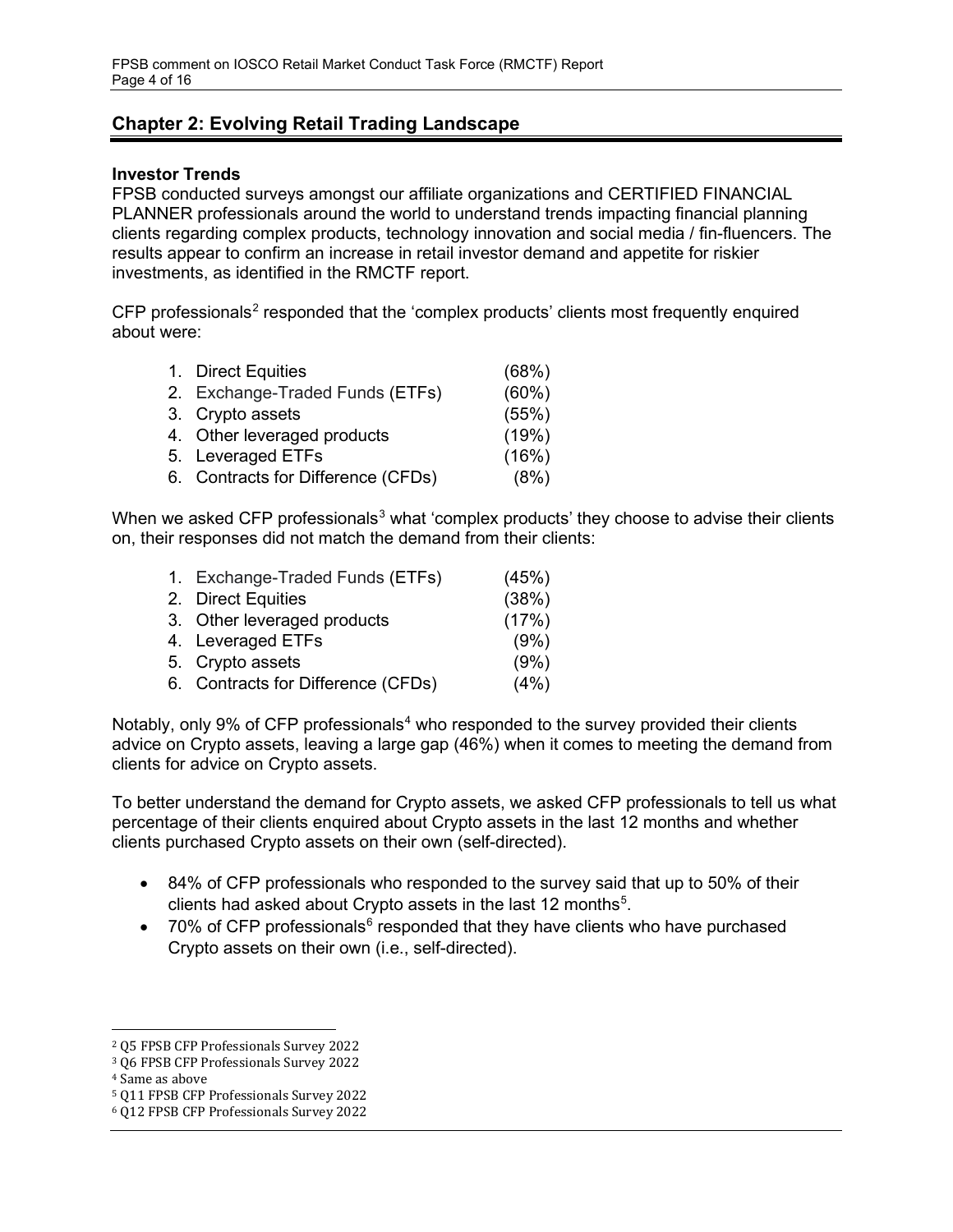When it comes to the reason why CFP professionals<sup>[7](#page-4-0)</sup> do not provide advice on Crypto assets, the top two reasons provided are:

- 1. My licensee / firm / employer does not permit me to provide advice (39%)
- 2. This is not an area on which I want to provide advice (35%)

The above findings suggest there is a sizeable gap between (1) the ability / willingness of financial planning practitioners or financial services firms to advise on Crypto assets and (2) the interest in / demand for these complex investment products from retail investors.

Without access to professional advice, retail investors are relying on other forms of information to purchase Crypto assets, often influenced by parties who do not have appropriate qualifications, professional obligations, or regulatory oversight to support them making appropriate investment recommendations or acting in the interests of the product purchaser.

This concern is evidenced from FPSB's survey, where 62% of CFP professionals<sup>[8](#page-4-1)</sup> responded that they have clients who had suffered a financial loss from purchasing a complex product, such as Crypto assets, and 90% of those clients that suffered a financial loss did so without the benefit of having received professional financial advice. In other words, these clients acted as **self-directed** investors or based on the recommendations of social media influencers, friends or family.

What is not clear from FPSB's preliminary research are the reasons why the self-directed investors experienced financial loss when investing in the complex products. For example, we do not know if it was due to mis-selling, insufficient suitability testing, misinformation and/or fraud on the part of the product provider.

#### **FPSB recommendation:**

1. IOSCO should conduct research to better **understand the correlation between the investor's status** – either 'self-directed' or 'advised' (i.e., acting on the recommendations of a financial planning professional) – **and the investor's likelihood to experience unmanageable / catastrophic financial loss** when investing in complex products (due to investment underperformance [measured against appropriate benchmark(s)] or through being the victim of a scam / fraud).

## **Self-Directed and Gamification**

Affiliate organizations who responded<sup>[9](#page-4-2)</sup> to FPSB's survey (89%) noted that the accessibility / ease of use of digital trading platforms was the main reason retail investors are choosing to 'do it themselves.' Costs cannot be ignored with respondents citing that digital trading platforms are cheaper (61%), and the cost of professional financial advice is too expensive (44%).

While gamification techniques used in the financial services industry has the potential to engage retail investors in a more user-friendly and positive way, when used to pressure retail investors

<span id="page-4-0"></span><sup>7</sup> Q8 FPSB CFP Professionals Survey 2022

<span id="page-4-1"></span><sup>8</sup> Q9 FPSB CFP Professionals Survey 2022

<span id="page-4-2"></span><sup>9</sup> Q12 FPSB Affiliate Members Survey 2022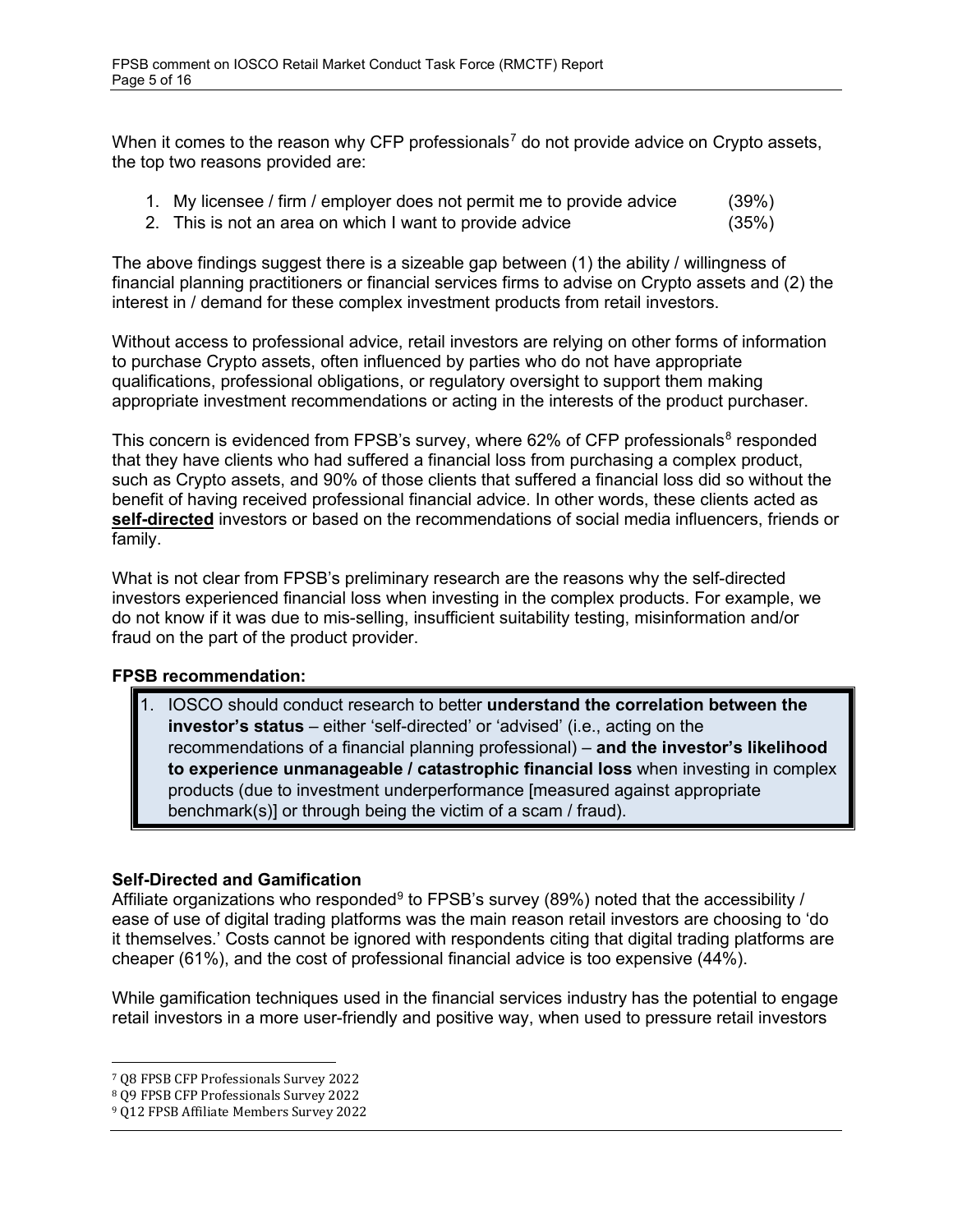to act hastily or mindlessly and perhaps against their own interests, it has the potential to harm investors and cause them to lose trust and confidence in the market.

FPSB considers a substantial risk of gamification is the ability to turn the serious business of investing and planning your financial future into a competition or a game – a game of 'chance' under the guise of 'investing' - with the potential to lead to negative outcomes for investors and a loss of trust in the markets.

By way of example, many of the new online trading platforms encourage users to share with their peers on social media when their portfolios, or a specific asset within their portfolios, goes up in value. However, platforms do not promote or communicate when a user experiences a loss from a specific asset or within their portfolio. Platforms and their users focus on promoting the positive side and the 'wins,' without counterbalancing those messages with the reality that many users experience losses, thus creating an uninformed environment for risk taking.

FPSB surveyed our affiliate organizations on whether retail investors who are self-directed should be permitted to invest immediately through a digital trading platform without any need to demonstrate some level of financial literacy. Most FPSB affiliate organizations<sup>[10](#page-5-0)</sup> (61%) said no.

## **FPSB Recommendation:**

2. (If IOSCO members continue to allow self-directed investing in complex products) Selfdirected retail investors' ability to access digital trading platforms should **require successful completion of a 'financial knowledge test'** to demonstrate a minimum level of financial literacy and capability.

## **Leverage by Retail Investors**

FPSB agrees with the RMCTF report premise that there is increased use of leverage among retail investors, and that retail investors do not fully understand the risks associated when leverage is included as part of an investment. The risk of losing more money than you invested, and the heightened probability of a larger loss, continue to be underestimated or not understood by retail investors, especially those who are not clients of a professional financial planner.

As noted earlier, FPSB's research showed that the percentage of clients asking for leveraged products (35%) exceeds the percentage of CFP professionals (26%) that provide advice in this area, likely leading clients to undertake self-directed investing in products that are riskier and more complicated, which in turn are more likely to be unsuitable for retail investors.

FPSB affiliate organizations are concerned with the growing trend in the use of leverage, resulting in increased risk exposure and losses for retail investors. In response to FPSB's survey,  $61\%$  of FPSB affiliate organizations<sup>11</sup> stated a preference that retail investors obtain financial advice from a qualified financial planner before deciding to invest in complex products and leveraged financial products. While FPSB affiliate organizations don't believe the use of leverage should be banned completely (67% said no to banning leverage<sup>[12](#page-5-2)</sup>), 61% said yes to banning credit cards<sup>[13](#page-5-3)</sup> to purchase complex products, such as CFDs.

<span id="page-5-0"></span><sup>10</sup> Q13 FPSB Affiliate Members Survey 2022

<span id="page-5-1"></span><sup>11</sup> Q14 FPSB Affiliate Members Survey 2022

<span id="page-5-2"></span><sup>12</sup> Q17 FPSB Affiliate Members Survey 2022

<span id="page-5-3"></span><sup>13</sup> Q18 FPSB Affiliate Members Survey 2022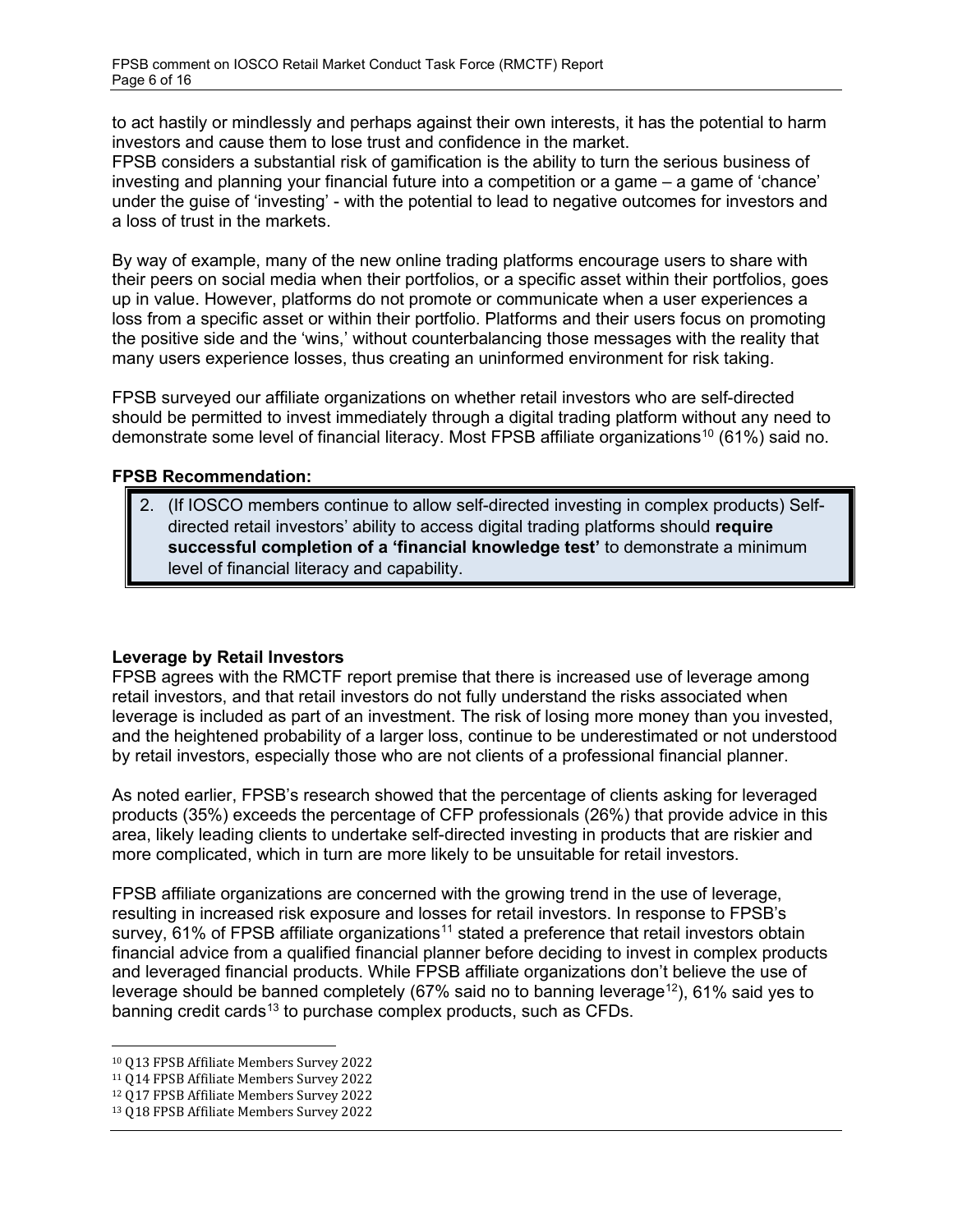#### **FPSB Recommendation:**

3. IOSCO members should **develop appropriate safeguards, such as the investor's need to obtain financial advice**, before permitting use of 'leverage' on complex products.

#### **FPSB Recommendation:**

4. IOSCO members should **prohibit the use of credit cards to purchase complex financial products**.

# **Chapter 3: Digitalization, Social Media and Retail Trading**

FPSB shares the concerns raised by the RMCTF consultation report about the potential negative impacts of digitalization and social media on retail investors. Specifically, FPSB is concerned with the implications of both the speed of innovation and rate of adoption by investors of complex products, driven by endorsements and promotions of social media influencers (aka fin-fluencers).

While regulated industries have clear protocols and oversight of digital communications, the broader social media space is perceived as a conduit for user-generated content that's subject to much less moderation and uneven, if any, regulation. Financial advice professionals' comment about the 'unlevel' playing field that (real or otherwise) exists between the obligations that a regulated, financial services practitioner complies with when discussing financial products or strategies compared to a social media influencer sharing their 'opinions.'

This issue of an 'unlevel' playing field, as well as the emergence of social media as the preferred medium of information and engagement by many retail investors, has led some CFP professionals to consider leaving the profession to operate as fin-fluencers (28%) or become money coaches to retail investors  $(44%)$ <sup>14</sup>, according to FPSB affiliate organizations.

The consultation report has highlighted many issues with social media including the issue of unlicensed activity, misinformation, false information, promotion of frauds and scams, celebrity endorsement, hidden payments or sponsorship arrangements and aggressive sales tactics.

When technology innovation in financial services (fintech) challenged the regulated community, regulators and industry supported the introduction of 'sandboxes' to maintain market integrity while allowing for innovation and testing to occur in a controlled environment. FPSB notes the mention of 'sandboxes' in chapter 7 as a possible tool that could be used in the social media / fin-fluencer space, which is something FPSB supports  $-61\%$  of FPSB affiliate organizations<sup>[15](#page-6-1)</sup> who responded to our survey agreed that IOSCO members should set up a regulatory 'sandbox'

<span id="page-6-0"></span><sup>14</sup> Q8 FPSB Affiliate Members Survey 2022

<span id="page-6-1"></span><sup>15</sup> Q9 FPSB Affiliate Members Survey 2022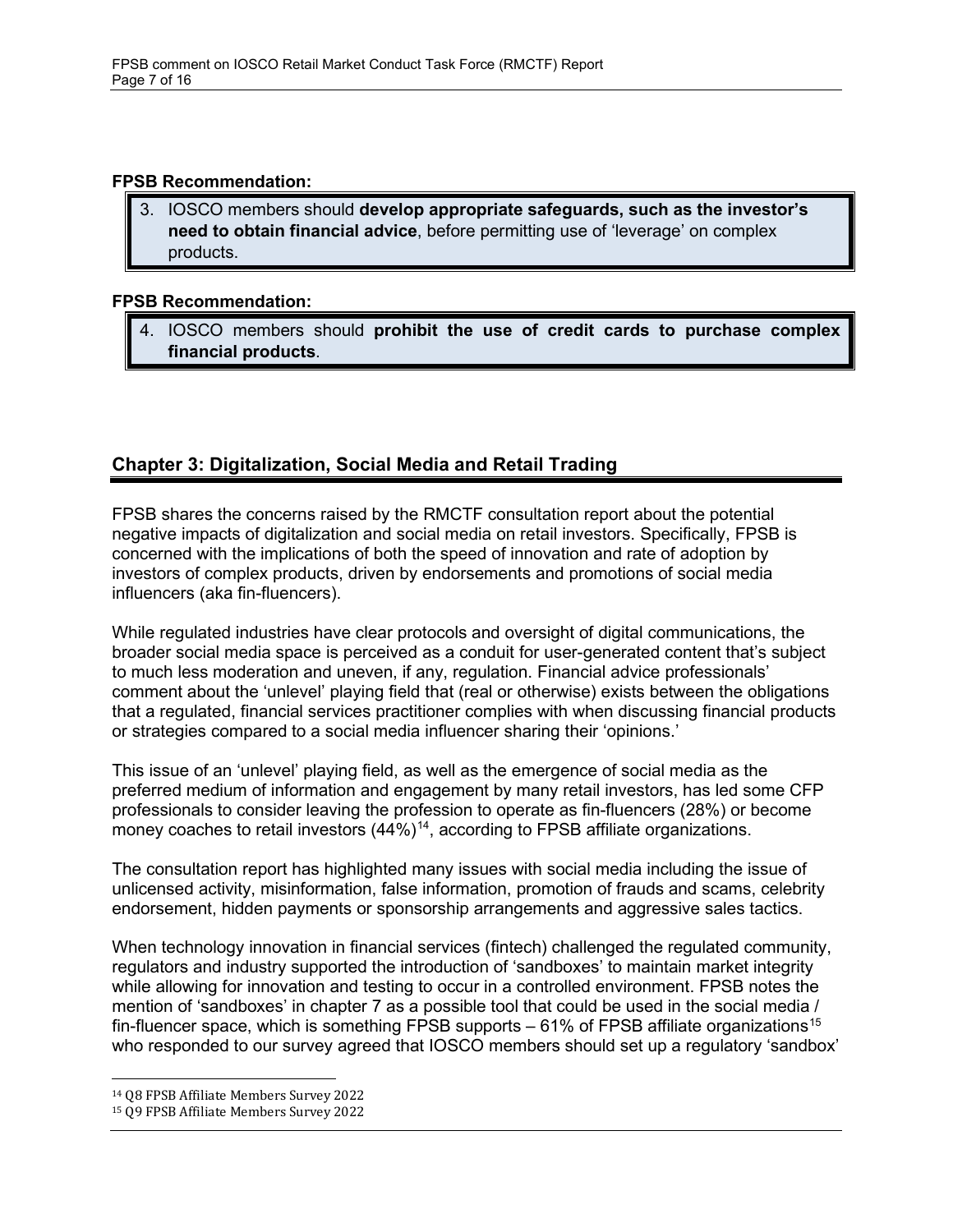arrangement for social media influencers and fin-fluencers to operate under an agreed set of rules in a controlled environment for an agreed duration set by the regulator.

Further 50% of FPSB survey respondents<sup>[16](#page-7-0)</sup> agreed that social media influencers / fin-fluencers should be listed on a public register.

#### **FPSB Recommendation:**

5. IOSCO members should **establish a regulatory 'sandbox' for social media influencers** (fin-fluencers) and publish those operating in the sandbox on a public register, i.e., a 'Register of Qualified Fin-Fluencers'.

FPSB supports greater engagement between regulators and market participants, including with new or nontraditional market participants such as social media influencers, to identify and distinguish genuine players who want to do the right thing from those who are using social media to manipulate, misinform or worse – to promote a scam or commit fraud. FPSB supports the work of regulators that have already engaged with social media influencers, such as the Australian Securities and Investment Commission (ASIC) which issued information sheet 269 (INFO269) to identify what social media influencers practically and clearly can and cannot do (illustrated with examples).

## **FPSB Recommendation:**

6. IOSCO members should proactively engage with social media influencers (aka finfluencers) and **reinforce the boundaries in which fin-fluencers can operate,** i.e., information only if not qualified to provide financial advice.

FPSB would encourage IOSCO and IOSCO members to engage technology platform providers (such as Google, Facebook, Twitter, etc.) to enter into cooperation agreements that would allow regulators and technology platforms to work together to prevent or shut down a scam or fraud being promoted on an online platform, and to help regulators by suspending or removing social media influencers who have broken the law by providing financial advice when not licensed.

As part of this engagement, IOSCO members should:

- 1. Ensure that technology platforms have in place the appropriate processes and procedures to appoint and oversee those who advertise on their respective platform;
- 2. Have the appropriate powers to govern and investigate technology platforms; and
- 3. Have the authority to penalize the platform for poor oversight / governance of the platform.

## **FPSB Recommendation:**

7. IOSCO / IOSCO members should **engage technology platforms to develop cooperation agreements** to suspend or ban individuals, product providers and other organizations using the platforms to defraud or scam investors, or otherwise breach securities laws.

<span id="page-7-0"></span><sup>16</sup> Q10 FPSB Affiliate Members Survey 2022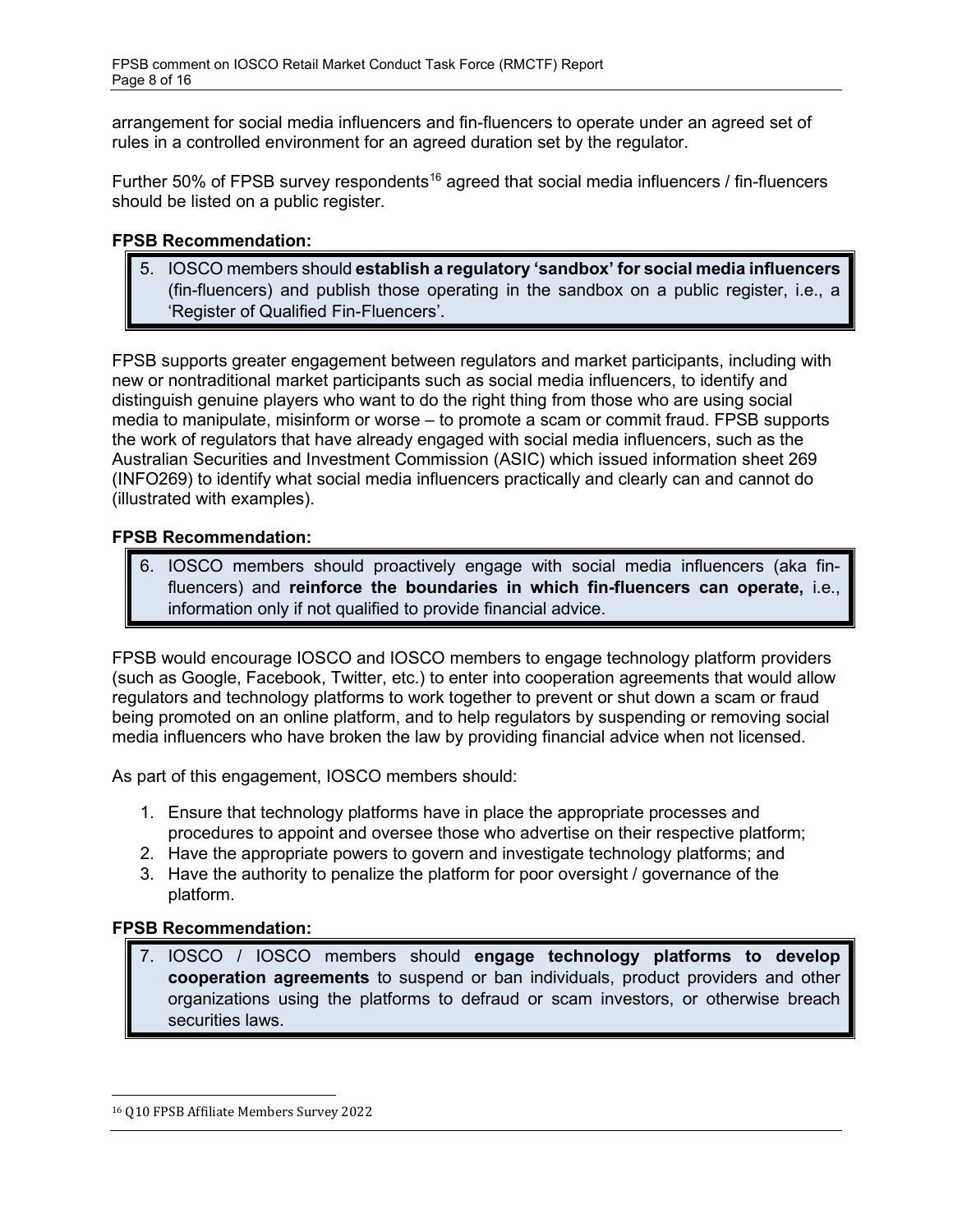# **Chapter 5: Disclosure, Product Design and Product Intervention**

## **Complex Products**

There is no settled definition of what constitutes a 'complex product.' FPSB notes that IOSCO released a report in 2013 setting out principles that govern the sale of complex products to retail investors, accepting that complexity can be a relative concept that depends on several factors, including experience and knowledge levels of retail investors. The absence of an internationally accepted definition means we have different interpretations and guidance on what a complex product is by jurisdictions, allowing for retail investor confusion and possible regulatory arbitrage.

#### **FPSB Recommendation:**

8. IOSCO should **define 'complex products'** in a manner that can be consistently adopted across IOSCO member territories to protect retail investors (particularly, self-directed).

#### **FPSB Recommendation:**

9. As defined by IOSCO, **all 'complex products' should be regulated**.

Simply receiving or having access to material information evaluating the risks of a complex financial product is not enough to protect a retail investor. Retail investors also need to understand the context in which the product is being recommended (including a rationale for why the complex product is preferred over a simpler product). FPSB supports the findings in a report issued by the Australian regulator ASIC, titled Regulating Complex Products. In that report, ASIC stated its: *"Research indicated that marketing information plays a particularly strong role in product distribution and may influence investors' decision making more than other product disclosure. When investors approach product issuers or other intermediaries responsible for selling products directly, rather than going through advisers, the information contained or implied in product issuers' marketing information is often the first, and may be the only, information that investors use to decide whether or not to invest in that product."[17](#page-8-0)*

FPSB encourages IOSCO members to work with the financial planning profession to:

- Develop opportunities to support retail investor access to professional financial advice.
- Develop disclosure regulation that is effective, not ambiguous and delivered in 'plain English' (rather than the legalese common today).

61%[18](#page-8-1) of FPSB affiliate organizations that responded to FPSB's survey support requiring distributors of complex products to disclose at the point of sale the percentage of investors that have lost money on the investment.

#### **FPSB Recommendation:**

10. IOSCO should conduct research into changing guidance for 'complex product' providers to **disclose (at the point of purchase) the percentage of retail investors who made a financial loss on the investment**. Research should consider an appropriate timeframe for the disclosure, e.g., last 12 months, three years, five years or since inception.

<span id="page-8-0"></span><sup>17</sup> ASIC, 'Report 384 – Regulating Complex Products '(January 2014), at [81]

<span id="page-8-1"></span><sup>18</sup> Q19 FPSB Affiliate Members Survey 2022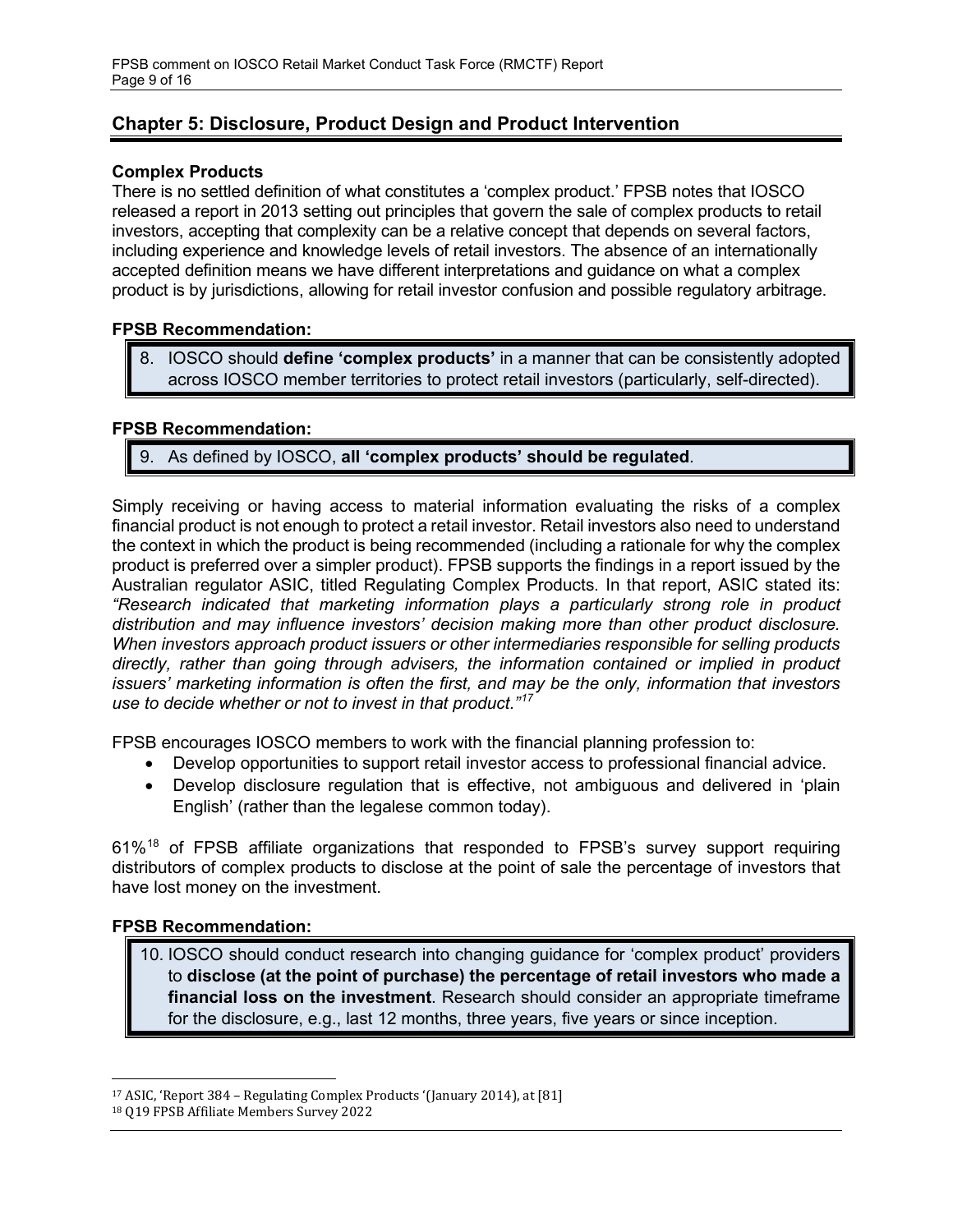#### **FPSB Recommendation:**

11. IOSCO members should **introduce a cooling off / breaker period for 'self-directed' retail investors who purchase a 'complex product,'** if such an investor protection mechanism does not already exist in the territory.

# **Chapter 7: The Regulatory Toolkit**

Retail investor demand for Crypto assets is being driven heavily by the marketing and distribution tactics of product manufacturers and by the promotion/messaging of social media influencers hired to promote the products.

One of the conclusions from the FPSB research survey with our affiliate organizations was that there is a gap between the percentage of clients seeking Crypto assets and the percentage of financial advice professionals able / willing to provide advice to those individuals. Because Crypto assets are generally not defined as a financial product and there is no internationally recognized definition of what constitutes a complex product, financial planning professionals are hesitant to advise clients on Crypto assets. FPSB also received feedback about the role of social media influencers and the perceived 'unlevel' playing field that exists and the risks associated with this for retail investors.

We asked FPSB affiliate organizations to rank in order of priority the regulatory reforms needed to improve access for financial advice and to ensure protections for consumers when it came to complex products and social media / innovation trends. The global FPSB Network proposed that regulators needed to do the following (with defining complex products; regulating the marketing and distribution of Crypto assets; and regulating social media influencers ranking as the top three reforms needed):

- **1. Define Complex Products**
- **2. Regulate the marketing and distribution of Crypto assets**
- **3. Regulate social media influencers**
- 4. Limit, or pre-qualify, access to leveraged products by retail investors
- 5. Remove barriers for financial advice professionals to be able to provide advice on crypto assets
- 6. Ban leveraged complex products for retail investors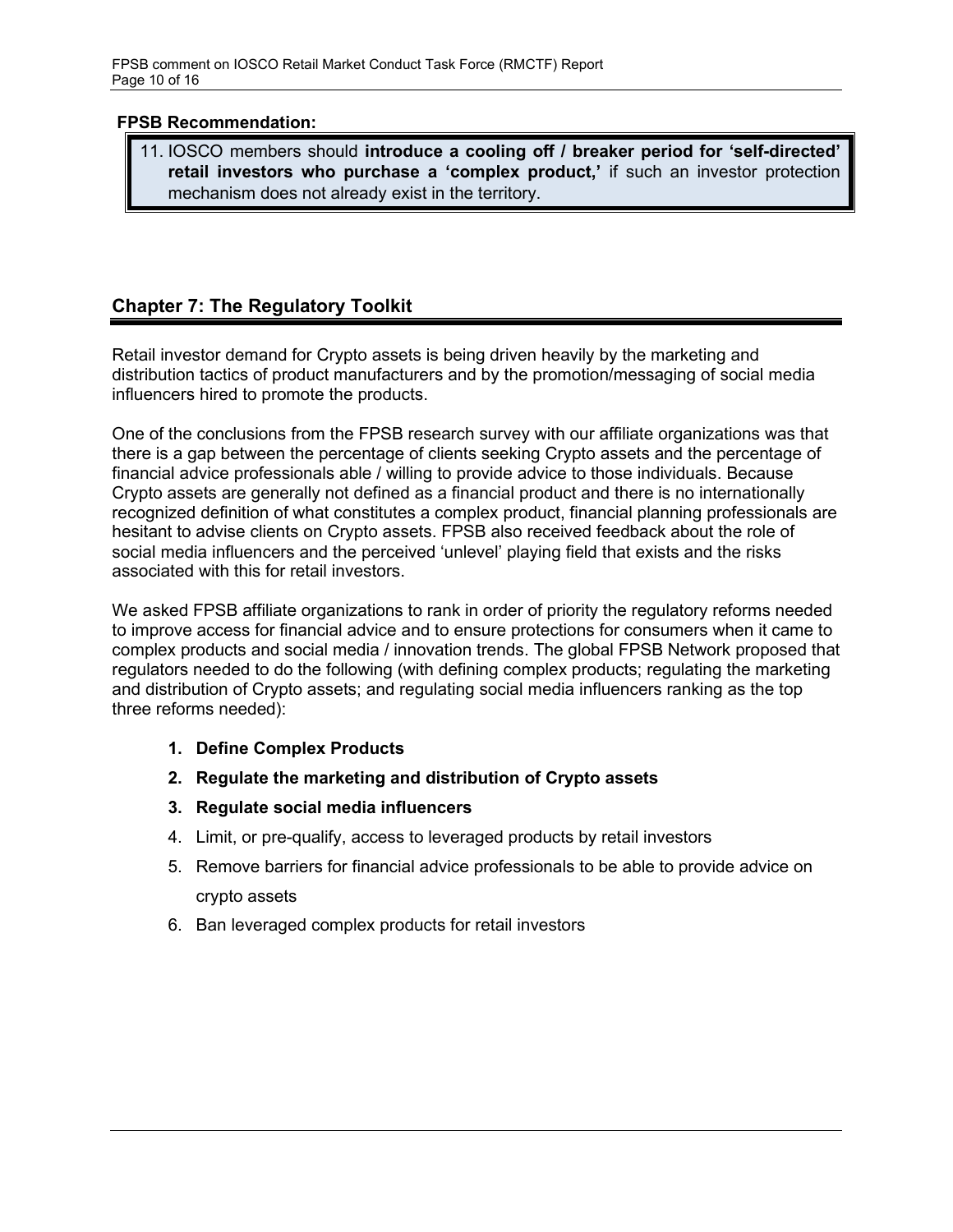# **Consultation Report Questions**

| <b>QUESTION</b>                                                                                                                                                                                                                                                                                                                                                             | <b>FPSB Response</b>                                                                                                                                                                                                                                                                                                                                                                                                                                                       |
|-----------------------------------------------------------------------------------------------------------------------------------------------------------------------------------------------------------------------------------------------------------------------------------------------------------------------------------------------------------------------------|----------------------------------------------------------------------------------------------------------------------------------------------------------------------------------------------------------------------------------------------------------------------------------------------------------------------------------------------------------------------------------------------------------------------------------------------------------------------------|
| Q1: In their risk analysis, should regulators<br>specifically consider/target specific demographic<br>profiles/groups for additional or enhanced investor<br>protection measures? If so, should greater<br>attention be focused on younger age groups or<br>older age groups? Is there a tipping point in<br>behaviours beyond which regulators should<br>become concerned? | Regulatory focus should be on ensuring protection<br>for all investors, with special attention to those who<br>are defined as vulnerable.                                                                                                                                                                                                                                                                                                                                  |
|                                                                                                                                                                                                                                                                                                                                                                             | From a broad-based protection point of view,<br>focus less on "demographic" of investor, more on<br>extending concept of "technology neutrality" to<br>regulate "technology offering" equivalently "to<br>human offering."                                                                                                                                                                                                                                                 |
|                                                                                                                                                                                                                                                                                                                                                                             | Re: demographic, need to protect all equally but<br>enhance financial literacy, required disclosures in<br>language/formats easily understood (digested) by<br>different demographics: young, middle-aged,<br>senior, etc.                                                                                                                                                                                                                                                 |
|                                                                                                                                                                                                                                                                                                                                                                             | If prevention is better than cure, then tipping point<br>is reactive rather than pro-active. It would be better<br>to be pro-active and highlight risks ahead if it can<br>be foreseen or predicted.                                                                                                                                                                                                                                                                       |
|                                                                                                                                                                                                                                                                                                                                                                             | E.g., in 2018, ESMA did a call for evidence on<br>whether Contracts for Difference (CFDs) were<br>appropriate for retail investors; ESMA's own paper<br>cited 74-89% of investors trading in CFDs/Binary<br>Options lost money; at the same time, a<br>Bloomberg article showed investors lost money<br>82% of the time. Regulators need to speed up the<br>cycle in which they assess technology/product<br>innovations (from the point of view of investor<br>outcomes). |
| Q2: Does the consultation report capture<br>accurately the important retail trends and the<br>reasons for increased retail trading? Are there any                                                                                                                                                                                                                           | Increased investor trading and participation will<br>have both a positive and negative impact on future<br>confidence and participation in the market.                                                                                                                                                                                                                                                                                                                     |
| missing concerns or issues and other potential<br>risk magnifiers? What may be the current and<br>potential long-term implications of increased retail<br>participation in markets in your view?                                                                                                                                                                            | Increased participation is positive if more investors<br>have access due to technology advancement and<br>equally the costs and funds to invest are at a point<br>that enables more investors access.                                                                                                                                                                                                                                                                      |
|                                                                                                                                                                                                                                                                                                                                                                             | Biggest issue is trading without adequate advice<br>from a qualified financial advice professional -                                                                                                                                                                                                                                                                                                                                                                       |
|                                                                                                                                                                                                                                                                                                                                                                             | should uninformed investor be allowed<br>$\bullet$<br>"straight in" to an investing platform?<br>Should there be a "test of knowledge" first?<br>$\bullet$<br>Should duty of care to uninformed/novice<br>$\bullet$<br>investor be higher than sophisticated<br>investor?<br>Think "prescription vs. non-prescription<br>٠                                                                                                                                                 |
|                                                                                                                                                                                                                                                                                                                                                                             | drugs", "regular driver's license vs.                                                                                                                                                                                                                                                                                                                                                                                                                                      |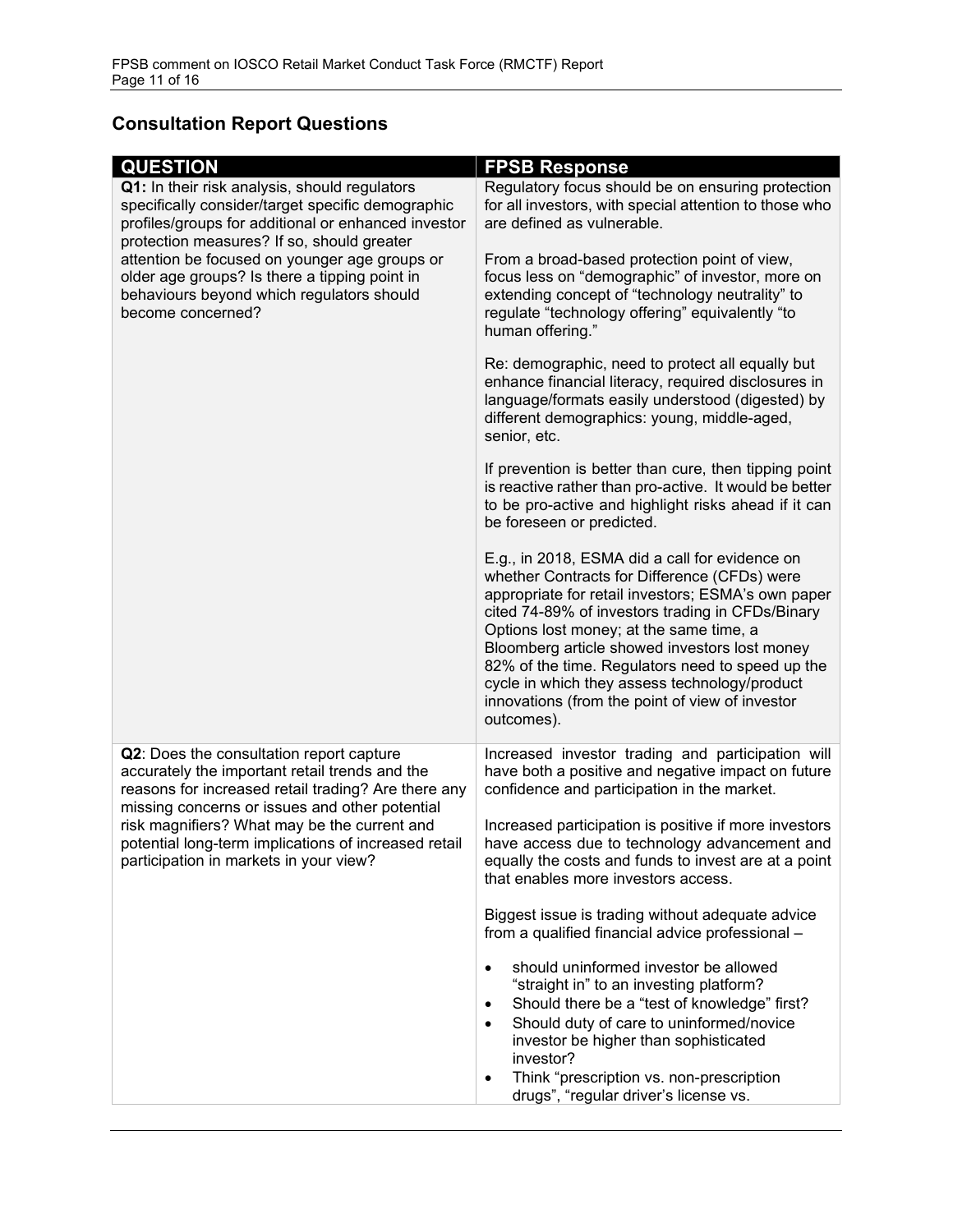|                                                                                                                                                                                                                                                                         | Commercial driver's license (to transport<br>hazardous goods)" etc.<br>Need more clarity on what information vs.<br>$\bullet$<br>financial advice / financial planning is - fin-<br>fluencers giving advice must be appropriately<br>qualified - the unlicensed practice of financial<br>advice should be penalized<br>The business of securing your financial future<br>shouldn't be treated as a game - while nudges to<br>evoke positive investor behavior are<br>welcome/appropriate,<br>If experiences of new entrants are bad, you risk<br>turning off the next generation of investors<br>The key is " is it a regulated product"? If not, all<br>the warnings may not be enough  can the new<br>crypto assets/tokens be "forced" into a regulatory<br>regime?<br>In relation to crypto assets – the issue is that they<br>don't fit neatly into one financial product type (there<br>are currencies, credit products, investments,<br>assets, contracts, securities, insurance etc.) and<br>then a variety of complexity created by the |
|-------------------------------------------------------------------------------------------------------------------------------------------------------------------------------------------------------------------------------------------------------------------------|-------------------------------------------------------------------------------------------------------------------------------------------------------------------------------------------------------------------------------------------------------------------------------------------------------------------------------------------------------------------------------------------------------------------------------------------------------------------------------------------------------------------------------------------------------------------------------------------------------------------------------------------------------------------------------------------------------------------------------------------------------------------------------------------------------------------------------------------------------------------------------------------------------------------------------------------------------------------------------------------------------------------------------------------------|
|                                                                                                                                                                                                                                                                         | underlying technology the product is provided on<br>(different block chains have very different<br>technology and security profiles).                                                                                                                                                                                                                                                                                                                                                                                                                                                                                                                                                                                                                                                                                                                                                                                                                                                                                                           |
| Q3: What may be the potential implications of self-<br>directed trading and gamification from a retail risk<br>and conduct perspective? Should high risk<br>aspects of these activities be regulated or                                                                 | High risk aspects of self-directed trading and risky<br>gamification should be regulated or prohibited for<br>retail investors                                                                                                                                                                                                                                                                                                                                                                                                                                                                                                                                                                                                                                                                                                                                                                                                                                                                                                                  |
| prohibited, for example, certain risky gamification<br>techniques?                                                                                                                                                                                                      | Need to identify and close loopholes in regulation<br>to bring more products / activity under regulation                                                                                                                                                                                                                                                                                                                                                                                                                                                                                                                                                                                                                                                                                                                                                                                                                                                                                                                                        |
|                                                                                                                                                                                                                                                                         | Positive – it will assist in access and participation<br>which will improve financial literacy and capability,<br>increased confidence and financial decision<br>making.                                                                                                                                                                                                                                                                                                                                                                                                                                                                                                                                                                                                                                                                                                                                                                                                                                                                        |
|                                                                                                                                                                                                                                                                         | Negative - increased 'gambling' side-effects such<br>as addiction, financial stress, mental health, hidden<br>secret as not visible to family and friends.                                                                                                                                                                                                                                                                                                                                                                                                                                                                                                                                                                                                                                                                                                                                                                                                                                                                                      |
|                                                                                                                                                                                                                                                                         | Need to ensure differentiation of 'chance' gambling<br>/ gamification vs investing.                                                                                                                                                                                                                                                                                                                                                                                                                                                                                                                                                                                                                                                                                                                                                                                                                                                                                                                                                             |
|                                                                                                                                                                                                                                                                         | Self-awareness<br>financial<br>emotional<br>of<br>and<br>capability in participation.                                                                                                                                                                                                                                                                                                                                                                                                                                                                                                                                                                                                                                                                                                                                                                                                                                                                                                                                                           |
| Q4: How should regulators consider whether to<br>monitor crypto-asset trading by retail investors?<br>Are there ways that the apparent data gaps with<br>regard to retail investor crypto-asset trading could<br>be filled or other protections for retail investors or | $\mathbf{1}$ .<br>The type of financial product<br>2.<br>The risks around the technology the product<br>is issued on.                                                                                                                                                                                                                                                                                                                                                                                                                                                                                                                                                                                                                                                                                                                                                                                                                                                                                                                           |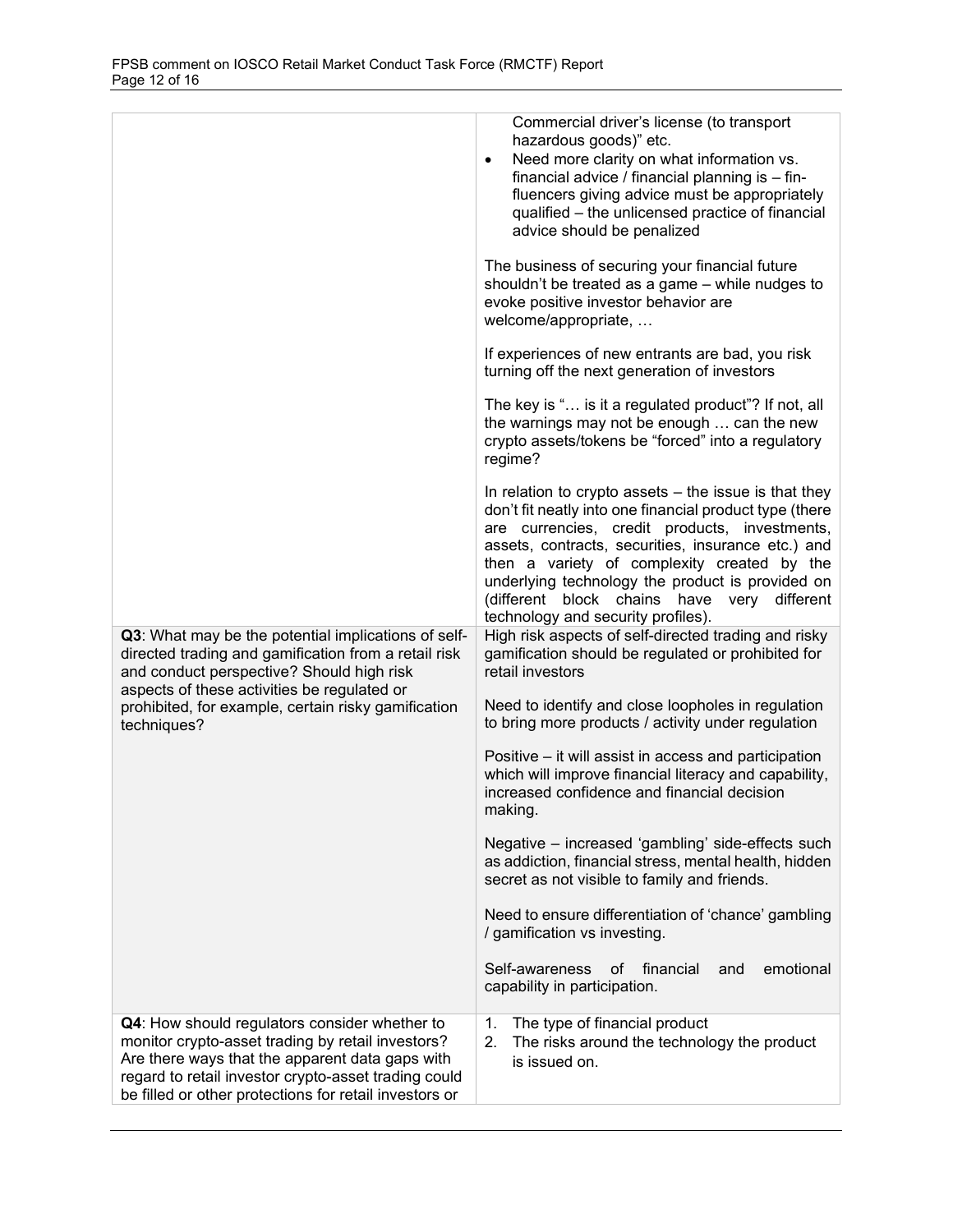| ways in which regulators could begin to monitor<br>crypto-asset trading? Are different approaches<br>likely to be more or less effective in jurisdictions<br>with different regulatory, statistical and other<br>governmental and private sector approaches to<br>data gathering?                                                                                                                                                                                                                                                                                                      | Create a matrix of how it should be dealt with - i.e.,<br>one size fits all will not work. A "coin" on one chain<br>is not necessarily as safe or has the same features<br>as a "coin" on another chain. One may be fiat<br>backed, the other might be fully unbacked.<br>It is difficult – because some providers are clearly<br>trying to operate in the unregulated, decentralized<br>and anonymous space. Other providers are aiming<br>to be legitimate platforms.<br>Regulate the providers and require them to give<br>regular reports. Conduct more regular public<br>survey by demographic and geographical regions.                                                                                                                                                                                                                                                                                                                                                               |
|----------------------------------------------------------------------------------------------------------------------------------------------------------------------------------------------------------------------------------------------------------------------------------------------------------------------------------------------------------------------------------------------------------------------------------------------------------------------------------------------------------------------------------------------------------------------------------------|---------------------------------------------------------------------------------------------------------------------------------------------------------------------------------------------------------------------------------------------------------------------------------------------------------------------------------------------------------------------------------------------------------------------------------------------------------------------------------------------------------------------------------------------------------------------------------------------------------------------------------------------------------------------------------------------------------------------------------------------------------------------------------------------------------------------------------------------------------------------------------------------------------------------------------------------------------------------------------------------|
| Q5: How should regulators approach these trends<br>(e.g., both trading for crypto-assets or brokerages<br>using hidden revenue raising mechanisms) and<br>when should they seek to intervene?                                                                                                                                                                                                                                                                                                                                                                                          | It depends on<br>Is it a financial services company or a crypto<br>$\bullet$<br>company advertising / promoting direct or<br>through a celebrity or fin-fluencer? Hold the<br>firm liable where possible, require large font,<br>clear disclosure, etc.<br>Is it a "fin-fluencer"? Require them to be<br>$\bullet$<br>licensed /regulated?                                                                                                                                                                                                                                                                                                                                                                                                                                                                                                                                                                                                                                                  |
| Q6: Should regulators proactively monitor social<br>media and online statements for retail investor<br>protection and if so, when and how? Should social<br>media be subject to additional regulatory<br>obligations regarding securities trading and/or<br>crypto-asset trading? How could such monitoring<br>be implemented, and obligations enforced<br>proportionate to the harm/potential harm? Are<br>there any legal (e.g., data protection) or technical<br>obstacles? What sort of risk assessment should<br>regulators do to determine where to allocate their<br>resources? | Focus on bad outcomes and work backwards -<br>where a product fails investors, work back the<br>chain to the influencer - call it out, provide<br>warning<br>Consider a Register of Qualified Fin-fluencers -<br>who is qualified to provide the advice (non-<br>registered can still act, but creates some sense of<br>"warning" to investors)<br>Encourage IOSCO members to collaborate with<br>Technology Platforms - Facebook, Twitter, etc.<br>and develop cooperation agreement on how to<br>work together in responding to complaints about<br>content, bad actors, scams etc.<br>Create a "fin-fluencer" sandbox to invite good ones<br>in, and then promote those?<br>Focus on the bad performers with the biggest<br>impact first, move to action faster<br>Regulators should enforce the legislation and<br>inform social media influencers as to what the<br>boundaries are and warn them that there are<br>penalties for providing financial advice without<br>being licensed. |
| Q7: Are the main fraud types covered correctly<br>(e.g., crypto-asset scams, boiler room scams,<br>clone investment firms, and misleading<br>information and promotional material)? What are                                                                                                                                                                                                                                                                                                                                                                                           | Fraud approach is not new - false promotion,<br>misleading, pressure to buy, lack to accountability<br>- what's new are the innovative products, ease of                                                                                                                                                                                                                                                                                                                                                                                                                                                                                                                                                                                                                                                                                                                                                                                                                                    |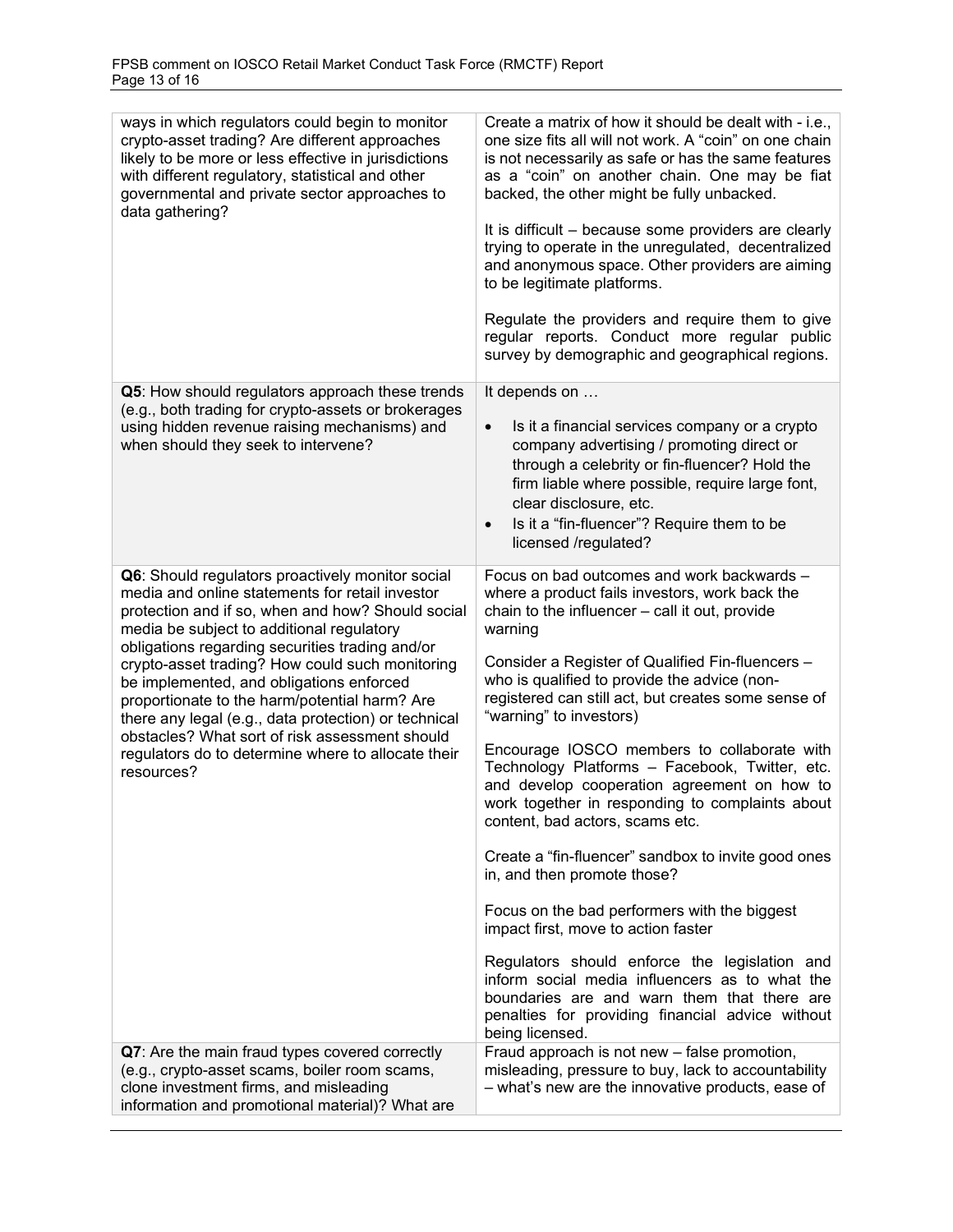| the fraud patterns that cause/have potential to<br>cause most retail investor harm? Are there other<br>types of frauds or scams that regulators should<br>consider?                                                                                                                                                                                                                                                                                                                                                                                                                                                                                                                                 | access, gamification, and the speed in which<br>fraudsters can operate etc.                                                                                                                                                                                                      |
|-----------------------------------------------------------------------------------------------------------------------------------------------------------------------------------------------------------------------------------------------------------------------------------------------------------------------------------------------------------------------------------------------------------------------------------------------------------------------------------------------------------------------------------------------------------------------------------------------------------------------------------------------------------------------------------------------------|----------------------------------------------------------------------------------------------------------------------------------------------------------------------------------------------------------------------------------------------------------------------------------|
| Q8: How has COVID-19 impacted retail conduct<br>and frauds? How should regulators best respond<br>to fraud and misconduct in the current<br>environment, also in consideration of the impact of<br>COVID-19 on retail market conduct?                                                                                                                                                                                                                                                                                                                                                                                                                                                               | Interestingly, FPSB research into advised client<br>relationships showed more reaching out to the<br>adviser, more communication from adviser, near<br>team re-balancing with long-term focus, increased<br>buying opportunities in down market                                  |
|                                                                                                                                                                                                                                                                                                                                                                                                                                                                                                                                                                                                                                                                                                     | Scammers able to target isolated, uniformed retail<br>investors to purchase products                                                                                                                                                                                             |
|                                                                                                                                                                                                                                                                                                                                                                                                                                                                                                                                                                                                                                                                                                     | It would be interesting for IOSCO members to<br>survey how many scammed people are in advised<br>relationships, versus being self-directed?                                                                                                                                      |
|                                                                                                                                                                                                                                                                                                                                                                                                                                                                                                                                                                                                                                                                                                     | There are more online scams and people lose<br>money faster due to ease of access to funds<br>through e-Wallets and credit cards.                                                                                                                                                |
| Q9: Does the Consultation Report capture well the<br>existing cross-border challenges? Are there any<br>missing concerns or issues that are not<br>highlighted? Are there any other novel ways of<br>addressing cross-border challenges affecting<br>retail investors? As an international body, what<br>could be IOSCO's role in addressing the cross-                                                                                                                                                                                                                                                                                                                                             | Opportunity for collaboration among IOSCO<br>members, with other international entities (like<br>FPSB), and with the major technology platforms<br>disseminating content/promotions (Twitter,<br>Facebook, Instagram), etc.<br>Good to shorten time to list unregulated and scam |
| border challenges highlighted in this consultation<br>report?                                                                                                                                                                                                                                                                                                                                                                                                                                                                                                                                                                                                                                       | schemes.                                                                                                                                                                                                                                                                         |
|                                                                                                                                                                                                                                                                                                                                                                                                                                                                                                                                                                                                                                                                                                     | Better job of sharing information to highlight issues<br>to public more regularly, more quickly                                                                                                                                                                                  |
| Q10: What may be the concerns or issues that<br>regulators should ask for disclosure of (at both<br>firm and product level), keeping in mind the<br>balance between quantity of disclosure and the<br>ability of retail investors to absorb such                                                                                                                                                                                                                                                                                                                                                                                                                                                    | Have disclosure up front, in plain English at the<br>point of purchase indicating % of investors who<br>lost money on the investment in the last 12<br>months, X years                                                                                                           |
| disclosure? Should markets continue to seek to<br>put in place special arrangements that could<br>encourage companies during stressed market<br>events to provide disclosures and updates that<br>help retail investors better evaluate current and<br>expected impacts of such events? If so, what may<br>be the practical options to achieve this, including<br>who should provide this information? Are there<br>specific technological measures or non-<br>technological measures (e.g. changing the timing,<br>presentation of the information) you would<br>suggest to enhance the ability of retail investors to<br>process the disclosure?<br>Q11: Where product intervention powers exist, | In a mobile app era, most click to accept<br>disclosures are perfunctory<br><b>Monitor outcomes</b>                                                                                                                                                                              |
| what factors should regulators consider to<br>determine when it should be used and at what<br>stage to ensure suitability and to mitigate investor<br>harm? For example, should regulators monitor<br>leverage levels in retail trading and/or seek the                                                                                                                                                                                                                                                                                                                                                                                                                                             | Agree, to restrict or ban leverage, no credit card<br>purchasing on unregulated / crypto products                                                                                                                                                                                |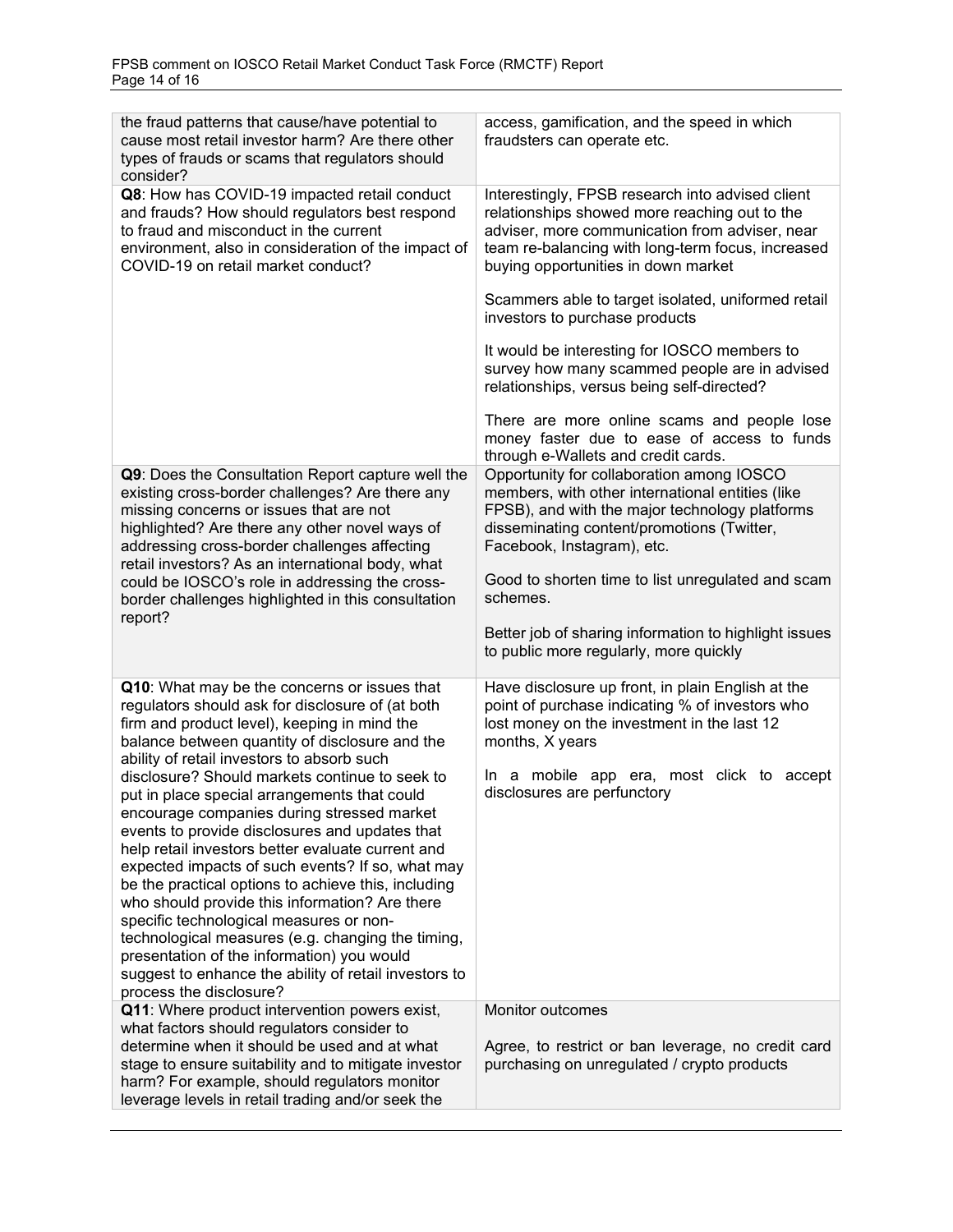| power to limit leverage? If so, is it possible to<br>describe the kind of situation in which such<br>powers could justifiably be used?                                                                                                                                                                                                              | Number of cases within each demography of retail<br>investors being harmed.<br>Retail investors to take a short quiz to place their<br>level of knowledge in investments. Warnings<br>should be raised for which retail investors are<br>required to sign off their understanding and<br>decision to proceed with investment.                                                                                                                                                                                                                                                                                                                                                                               |
|-----------------------------------------------------------------------------------------------------------------------------------------------------------------------------------------------------------------------------------------------------------------------------------------------------------------------------------------------------|-------------------------------------------------------------------------------------------------------------------------------------------------------------------------------------------------------------------------------------------------------------------------------------------------------------------------------------------------------------------------------------------------------------------------------------------------------------------------------------------------------------------------------------------------------------------------------------------------------------------------------------------------------------------------------------------------------------|
| Q12: Are the developments in retail investor<br>behavior sufficiently significant and persistent to<br>justify reviews by regulators of their current<br>approaches to retail investor protection? If so, is<br>that true globally or only in some markets? If<br>some, what are the characteristics of the markets<br>for which that is most true? | The problem is the combination of changing<br>investor behaviour in a digitally transformed<br>environment, with substantial regulatory gaps<br>It's a good time for a global review, with an eye of<br>fast developing markets, themes among bad actors<br>without<br>Yes,<br>focus<br>investment<br>returns<br>on<br>considering<br>personal<br>financial<br>situation,<br>affordability, and suitability of investment products.<br>Markets where population are more impoverished<br>due to economic situation of the country.                                                                                                                                                                          |
| Q13: Are the above regulatory tools appropriate,<br>proportionate, and effective? Are there other<br>regulatory tools regulators might consider? What<br>new technologies may help regulators as they<br>continue to address misconduct and fraud<br>(including online/via social media)?                                                           | Too much emphasis on disclosure, education, and<br>self-directed access.<br>FPSB would encourage IOSCO members to<br>embrace the consumer protection benefit of<br>financial advice from a community of financial<br>advice professionals committed to competency<br>and ethics standards (most market players are not<br>bad actors, just mostly the ones regulators see)<br>Engage<br>the<br>global<br>technology<br>platforms<br>(Facebook, Instagram, Twitter) in solving the issue,<br>plus fin-fluencers<br>Surveys and questionnaires.<br>Use technology where possible and other methods<br>for communities traditionally not served vulnerable<br>communities.<br>Data analysis of survey results. |
| Q14: Since the date of the IOSCO survey<br>exercise in August 2021, have there been any<br>other measurable changes in retail investor trends<br>that should be taken into consideration?                                                                                                                                                           | Network<br><b>FPSB</b><br>surveys showed<br>increased<br>outreach during pandemic from existing / new<br>clients for "emotional support / assurance" as much<br>as for financial direction.<br>FPSB recommends that IOSCO research and<br>assess outcomes for self-directed clients vs.<br>advised clients - work with global financial<br>planning community on ecosystem to increase<br>access / affordability so that more retail investors<br>are able to obtain financial advice from financial<br>advice professionals committed to competency,<br>ethics and putting clients interests first.                                                                                                        |